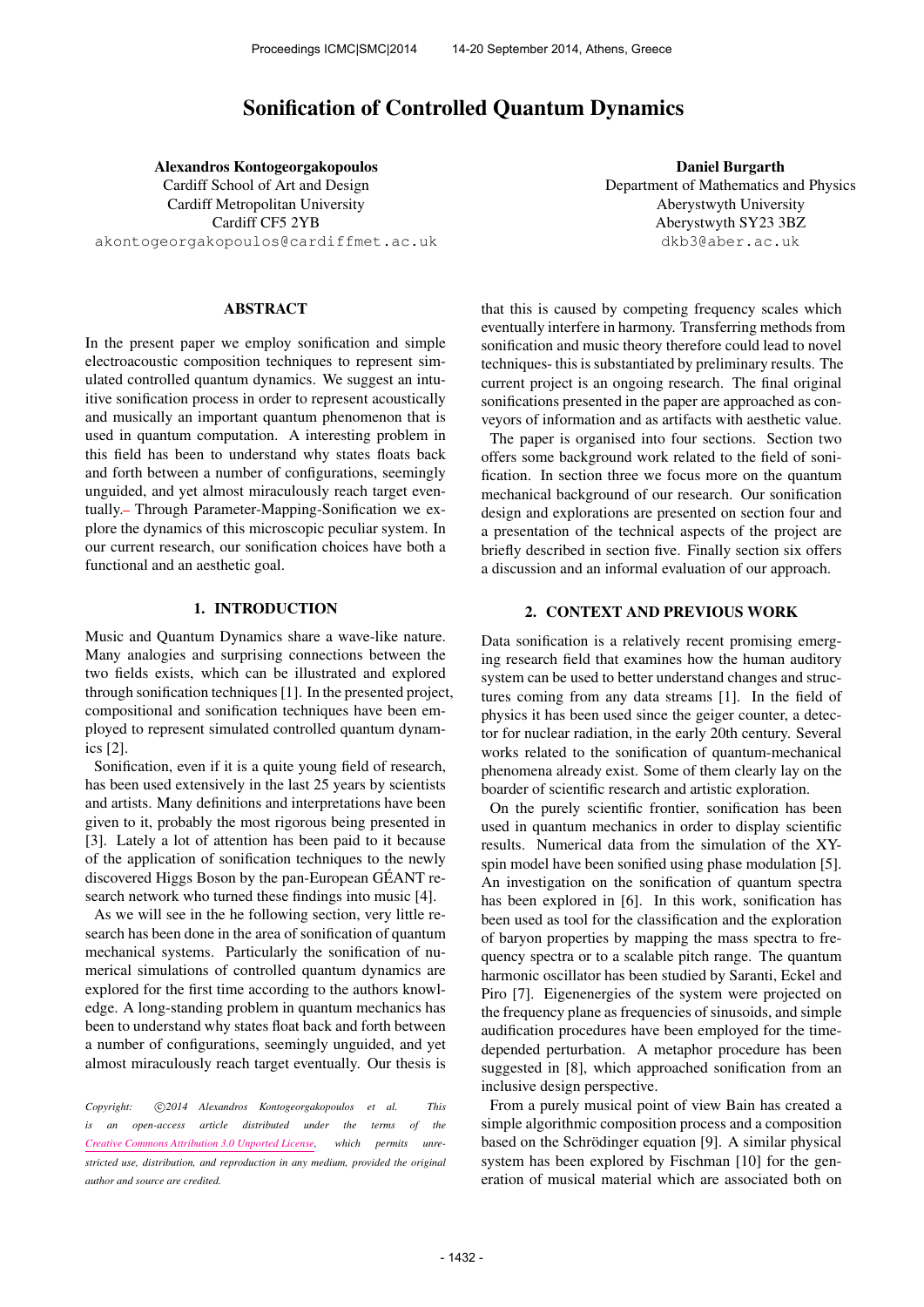the structure and the sonic realization of the composition by asynchronous granular synthesis techniques. Sturm has developed a technique of a sound-based composition using quantum mechanics by employing both scientific and compositional concerns [\[11\]](#page-4-0). Another research project and musical composition has been created by Delatour [\[12\]](#page-4-1), by concentrating on the molecular vibrational spectra data.

It is also interesting to mention at this point the essay of Lynden Stone related to the representation of the phenomenon of quantum superposition represented by contemporary visual artists [\[13\]](#page-4-2). Voss-Andreae, both trained as a physicist and artist like the first author of the current paper, has also created a body of sculptural work related to quantum concepts [\[14\]](#page-4-3). In our research and artist endeavor it is important to understand how visual artists represent and engage with quantum mechanical ideas since we are simultaneously working on a music composition and an audiovisual installation.

#### 3. CONTROLLED QUANTUM DYNAMICS

In this section we describe the basic quantum mechanical background to the project. A more detailed presentation can be found in the introductory textbook [\[2\]](#page-3-1). Over the last few decades it was discovered that the seemingly incomprehensible and weird dynamics of nanoscopic objects - quanta - can actually be used to perform computations. This in itself should not surprise, as any sufficiently rich dynamics can be used for computation (even a pool table [\[15\]](#page-4-4)). The amazing result however was that for certain tasks, computation with quanta could be exponentially faster than any classical machine. As a consequence, quantum computers can find solutions to problems which are practically unsolvable on our current machines.

There is a large interest in building these novel type of computers. Roughly speaking, the implementation of a quantum algorithm  $U(T)$  in a d–dimensional quantum system corresponds to finding a time-dependent function  $f(t)$ on the time interval  $[0, T]$  such that the solution to the first order differential equation

$$
i\frac{d}{dt}U(t) = (H_0 + f(t)H_1)U(t)
$$
 (1)

is given by  $U(T)$ . Here,  $U(t)$ ,  $H_0$  and  $H_1$  are  $d \times d$  matrices with complex entries, and the initial condition of the differential equation is the identity matrix  $U(0) = 1$ . The function  $f(t)$  corresponds to a *control pulse* which is applied to the system;  $H_0$  describes the dynamics of the system in the absence of such control; and  $H_1$  describes how our control interplays with the dynamics.

It might be helpful to provide a specific example of a system which would be describable by the above equation (also known as Schrödinger's equation). Consider an electron which can take d different positions on a onedimensional lattice, and hop from one site to the other with the interaction

$$
H_0 = \begin{pmatrix} 1 & & & & \\ 1 & 1 & & & \\ & 1 & & \ddots & \\ & & & \ddots & 1 \\ & & & & 1 \end{pmatrix} . \tag{2}
$$

We try to control the movement of the electron by changing the energy it experiences when it sits at the first site,

$$
H_1 = \begin{pmatrix} 1 & & & \\ & 0 & & \\ & & \ddots & \\ & & & 0 \end{pmatrix} . \tag{3}
$$

Although this looks like a very limited type of control, as it is only experienced when the electron is on the first site, it turns out that using combinations of  $H_1$  with the natural evolution  $H_0$ , *any* quantum algorithm may be executed in the system[\[16\]](#page-4-5). The algorithm  $U(t)$  can be interpreted in the following way:  $|U_{nm}(t)|^2$  corresponds to the probability of finding the electron at site  $n$  at time  $t$ , provided it started at site  $m$  initially. This probability quickly delocalizes, meaning that the electron appears to be at several positions simultaneously (we will use this aspect later in the sonification).

The most puzzling aspect of controlled quantum dynamics is the way the system moves from the initial configuration to the final one in a very peculiar way. For instance, it seems to first go very close to the goal, but then move far away again, only to return later even more closely. This is a bit like the dynamics of a wave, and it hints to the aforementioned links between music and quantum theory. It has been a long-standing goal in control theory to develop a better understanding of this wave dynamics [\[17\]](#page-4-6), and here we aim to do so with the tools of sonification.

#### 4. SONIFICATION

Our sonification choices have both a functional and an aesthetic goal. The research (and the reached outcomes so far) forms the basis of musical compositions and scientific systematic investigation. Therefore according to the broad categorization suggested in [\[1\]](#page-3-0), it covers both data exploration and the art-entertainment categories. What is more, it is interesting to mention that our sonification decisions have been influenced equally by artistic choices and by scientific dictation by both authors when that was possible. However, we should not forget what Sturm warned "Just as in physical modeling synthesis, physics is at the service of the composer creating innumerable possibilities. However, here the composer has become restricted by the mathematics and methods of physics, and the scientist a slave to the aesthetics and methods of music. Thus in order to employ these techniques in a musically effective way one needs both scholarships. " [\[18\]](#page-4-7).

The data we use in the present research are the elements of some selected columns of the matrix  $U(t)$ . An example of a goal unitary matrix  $U_q$  is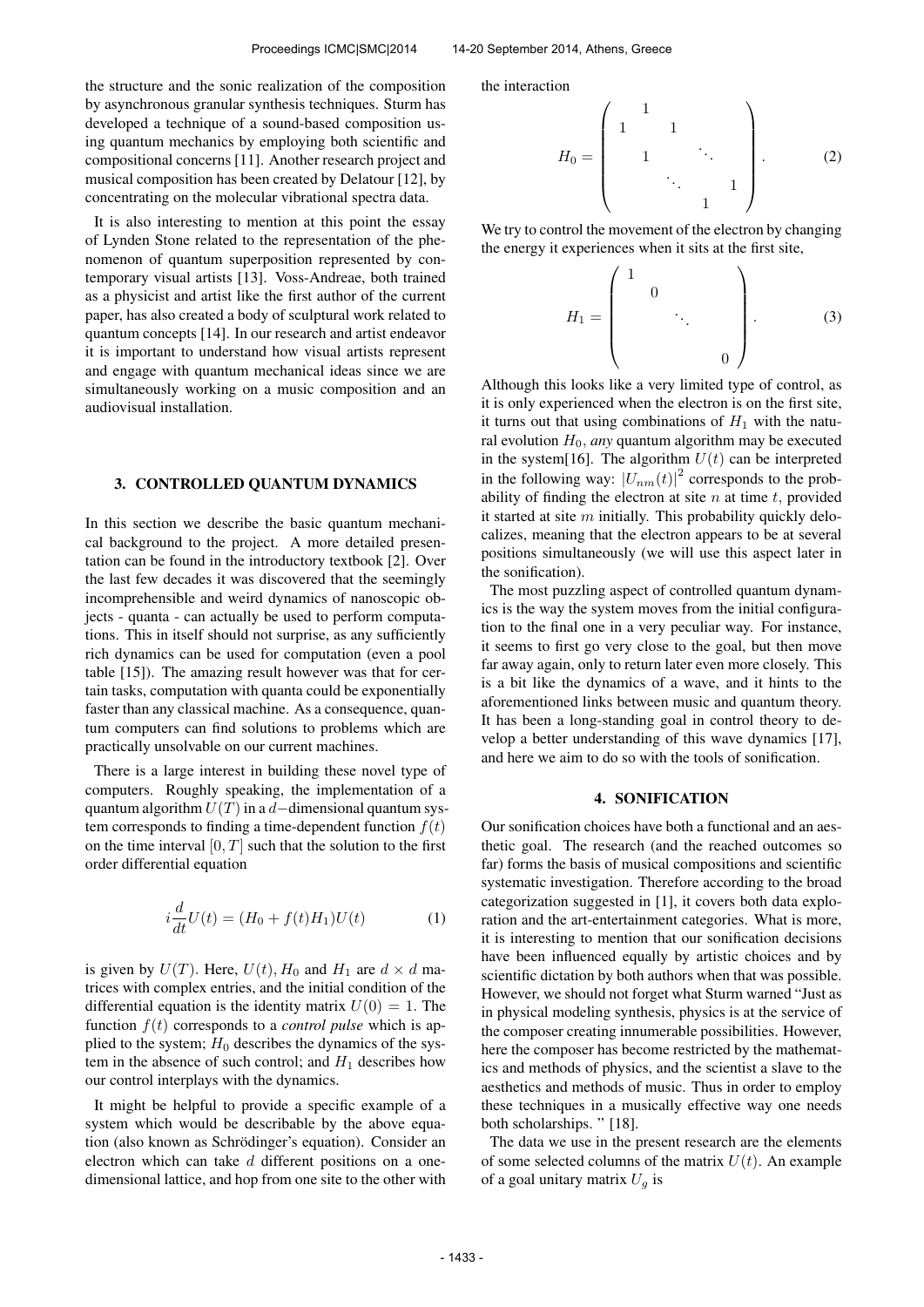$$
U_g = \begin{pmatrix} 0 & 1 & 0 \\ & 1 & & \\ & & \ddots & \\ -1 & & & 0 & \\ & & & & 1 \end{pmatrix}
$$
 (4)

The size of the matrix in most of the cases is  $15 \times 15$  or  $30 \times 30$ , corresponding to sizes which are currently experimentally relevant . This process of sonification and artistic creation relies on the iterative process of listening, assessing, and refining the system architecture and on more formal approaches coming from quantum mechanics and music theory. Below we present some of our mapping de-cisions<sup>[1](#page-2-0)</sup>. The critical analysis of the results will be presented on the last section of the paper.

### 4.1 Mapping column index to pitch / magnitude to amplitude

Each possible electron site is mapped to a scalable pitch range drawn from a music scale. The scale selection consists a design choice with an element of artistic freedom. In the present examples we have choosen a chromatic, a major and a harmonic minor scale . The magnitude of a single column of the matrix  $U(t)$  is mapped to amplitude. Therefore the whole column appears as a chord. During the simulation different chords are heard in succession. The mapping can be expressed mathematically:

$$
\left|U_{nm}(t)\right|^2 \rightarrow amplitude \nn \rightarrow pitch \tag{5}
$$

The result of this sonification is sequence of tunable chords. The selected scale defines at great extent the harmonic vocabulary of the result. Clearly the chromatic scale gives more an atonal character to the result with references to chromaticism [\[19\]](#page-4-8). On the other side the unmodulated tonal centre and the repetition has references to minimal music. The pulse is static in both cases.

When we employ the same process on two different rows and we pan them accordingly in a stereo layout, we perceive an interesting spatial movement. By using a multichannel sound reproduction system the movement becomes more dramatic.

## 4.2 Mapping column index to pitch / phase to time delay

This sonification expands the previous one by using phase information. The most intuitive mapping was when the phase of a single row of each element of the matrix  $U(t)$ is mapped to a time delay. The mapping can be expressed mathematically:

$$
\begin{array}{ccc}\n|U_{nm}(t)|^2 & \to & \text{amplitude} \\
n & \to & \text{pitch} \\
\angle U_{nm}(t) & \to & \text{delay}\n\end{array} \tag{6}
$$

The result of this sonification is sequence of tunable irregular arpeggios. This effect is directly related to the the phase relationships of the possible states of the particle. The rhythmic repetition breaks and interesting phasing patterns appear slowly.

## 4.3 Mapping column index and magnitude to additive synthesis parameters

An additive synthesizer has been designed in order to map the magnitude of a single row of each element of the matrix  $U(t)$  is mapped to the amplitude of the partials. This mapping dissolves the strong rhythmical domination of the previous sonifications and suggests continuity. The resulted texture undulates according to the possible position of the electron. It can be expressed mathematically:

$$
\begin{array}{ccc}\n|U_{nm}(t)|^2 & \to & \text{amplitude} \\
n & \to & \text{partial}\n\end{array} \tag{7}
$$

This type of mapping evokes an alternative listening experience which is more subtle. Emphasis is putted on the smooth spectral development and the result is closer stylistically to ambient music.

#### 5. TECHNICAL IMPLEMENTATION

As stated already earlier in the paper, the project has various objectives emerging from the scientific and the artistic components of the research. We have employed two programming environments in order to work and develop our numerical simulations and our sonification algorithms. We have also used a digital audio workstation in order to prototype faster some aspects of our project and for the postproduction.

The main research aim concerning quantum simulations is the engineering of control functions for quantum dynamics. We employ the open source software package Dynamo, which implements a BFGS global optimization routine [\[20\]](#page-4-9). This method is modified by a set of algorithms developed by D. Burgarth which allow a dynamical creation of visualization data and focus on the complexity of the dynamics. A script written in Matlab language calculates the dynamics of the system a generates a plain text file with the simulated data. Every line of the file is numbered and consists of the elements (complex numbers) of the matrix  $U(t)$  at the instant t.

The data were imported and reformatted in Max graphical programming environment where the actual sonification took place. Parameter Mapping Sonification Technique is used to associate the quantum information into auditory and musical parameters. The MIDI (Musical Instruments Digital Interface) protocol has been used in order to control and communicate with the digital audio workstation. In the basic setup, quantum variables and the control function are translated into MIDI control messages and MIDI note events. Those message are processed, smoothed, scaled and mapped to nonlinear transfer functions before transmitted to software sound synthesis engines our to external digital audio workstations. In the last case, the processed MIDI information is eventually mapped into parameters of

<span id="page-2-0"></span><sup>&</sup>lt;sup>1</sup> The sound files of the presented examples can be found at at https://www.dropbox.com/sh/wtpazymrd74pf4q/IN6PAWjWTT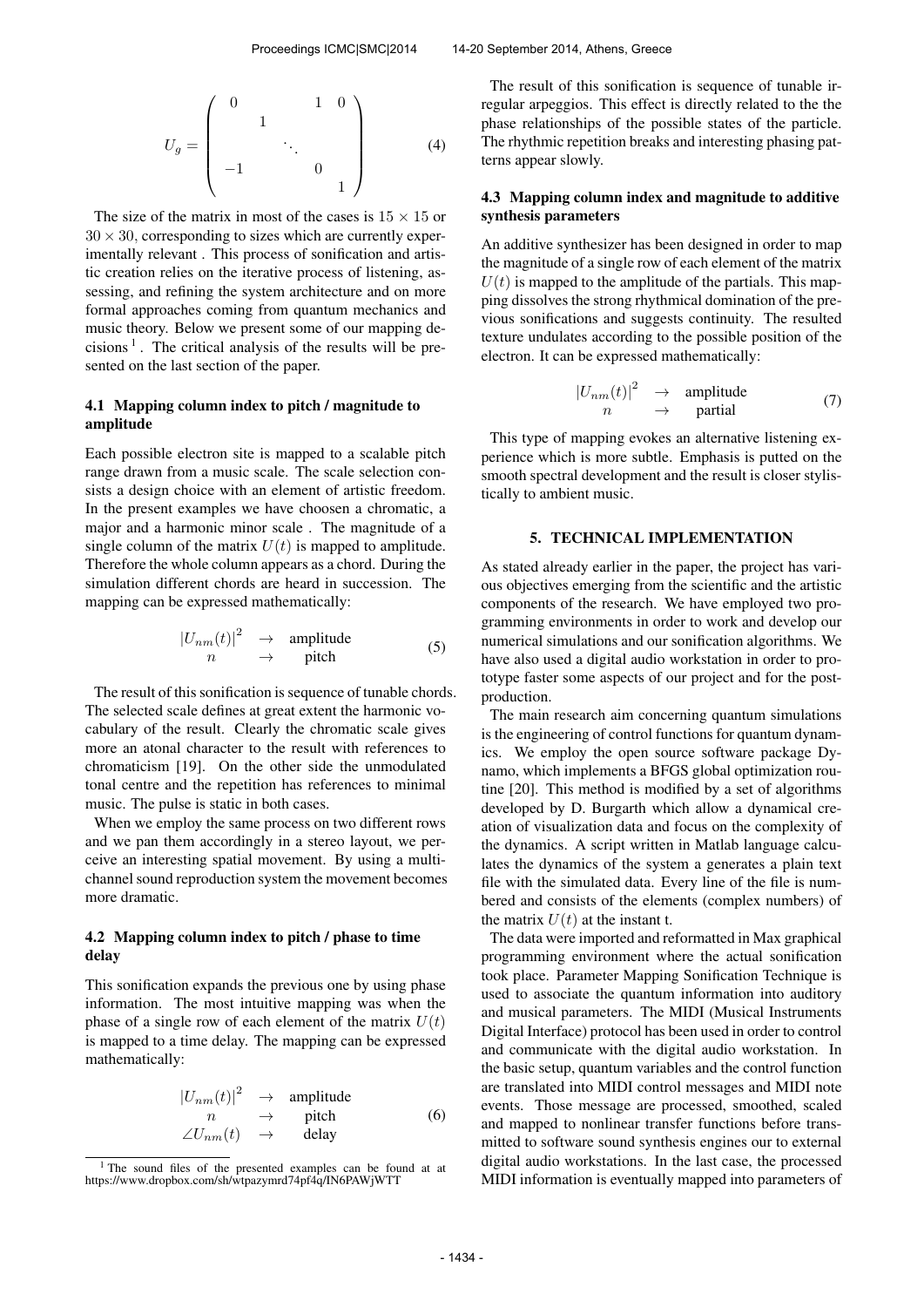digital audio effects and commercial software synthesizers and samplers.

The quantum data are mapped according to a simple transfer function into frequency/sound level and more precisely into MIDI (Musical Instruments Digital Interface) data that are controlling instruments (in the preliminary example, a piano software synthesizer).

## 6. RESULTS AND CONCLUSIONS

Even though the project is in a work-in-progress stage, we have achieved already some interesting and very encouraging results. From a physics perspective, we could clearly listen and perceive several interesting and relevant effects through the sonification. Probably the main advantage compared to visualisation is that we can tap into several rows of the time evolution simultaneously, which would be hard visually. A summary of the most interesting result is:

## *Correlations:*

A quantity of high interest in quantum dynamics are correlation functions, which provide information on how likely it is to find the particle in one position given its probability to be at another site. These correlations are particularly high between nearest neighbors on the lattice. In the sonification, they correspond to a movement and echo between the stereo channels. Correlations functions are usually mathematically challenging to read, so it is useful to be able to hear them directly.

## *Interferences:*

Quantum dynamics is a wave dynamics and therefore dominated by interference. In our sonification interference becomes very easy to discover, with positive (constructive) interference playing high velocity keys, and negative (destructive) interference resulting in silence. Raising and lowering of the pitch tells us in which direction the particle is moving, and we can identify reflections at the chain end through positive interferences.

#### *Phase information:*

A typical effect in wave dynamics is that the group velocity (roughly the speed at which the expected value of the particle move) is much slower than the phase velocity. This implies that the phase pattern of the wave is constantly overtaking it. In the sonification including phases, we can identify this effect easily and analyse it. We found that the audible dynamics strengthens the conjecture that the strange paths taken by controlled quantum dynamics is due to subtle interference effects.

In general, rendering sound and even developing algorithmic composition strategies in response to data like the one obtained from quantum systems can enhance the research in quantum mechanics and develop a new vocabulary in musical and audiovisual creation. Moreover, we believe that the application of concepts coming from the western art music theory such as harmony and tuning systems into quantum control may result into models with desired dynamic behavior.

For future work, we would like to simultaneously persuade research on the sonification the control function. We have already started experimenting with several mapping scenarios such is influencing the time evolution of the events or controlling a digital audio effect applied to the final audio outcome. Those investigations has not been proved useful yet put they revealed very interesting questions for the future. The authors have also already started working on an audiovisual art installation with many displays and a multichannel diffusion system. The visualisation strategy remains open but some preliminary results demonstrated the strength of having sonification and visualisation procedures simultaneously.

## Acknowledgments

We acknowledge funding by the Welsh Crucible grant 'Quantum music'.

## 7. REFERENCES

- <span id="page-3-0"></span>[1] T. Hermann, A. Hunt, and J. G. Neuhoff, *The sonification handbook*. Logos Verlag, 2011.
- <span id="page-3-1"></span>[2] D. D'Allessandro, *Introduction to Quantum Control and Dynamics*. Chapman and Hall, 2007.
- <span id="page-3-2"></span>[3] T. Hermann, "Taxonomy and definitions for sonification and auditory display," in *Proceedings of the 14th International Conference on Auditory Display (ICAD 2008)*, 2008.
- <span id="page-3-3"></span>[4] L. O. Symphony. (2012, July) Sonification enables world to hear new higgs boson-like particle. [Online]. Available:<http://lhcopensymphony.wordpress.com>
- <span id="page-3-4"></span>[5] K. Vogt, R. Höldrich, D. Pirro, and C. Gattringer, "Spin quartets. sonification of the xy model." 2010.
- <span id="page-3-5"></span>[6] A. de Campo, C. Frauenberger, R. Höldrich, T. Melde, W. Plessas, and B. Sengl, "Sonification of quantum spectra," in *Proceedings of ICAD*, 2005, pp. 6–9.
- <span id="page-3-6"></span>[7] A. Saranti, G. Eckel, and D. Pirró, "Quantum harmonic oscillator sonification," in *Auditory Display*. Springer, 2010, pp. 184–201.
- <span id="page-3-7"></span>[8] K. Vogt and R. Höldrich, "A metaphoric sonification method-towards the acoustic standard model of particle physics," in *in Proc. of the International Conference on Auditory Display*, 2010.
- <span id="page-3-8"></span>[9] R. Bain, "Algorithmic composition: Quantum mechanics & the musical domain," in *Proceedings of the 1990 International Computer Music Conference*, 1990, pp. 276–279.
- <span id="page-3-9"></span>[10] R. Fischman, "Clouds, pyramids, and diamonds: Applying schrödinger's equation to granular synthesis and compositional structure," *Computer Music Journal*, vol. 27, no. 2, pp. 47–69, 2003.